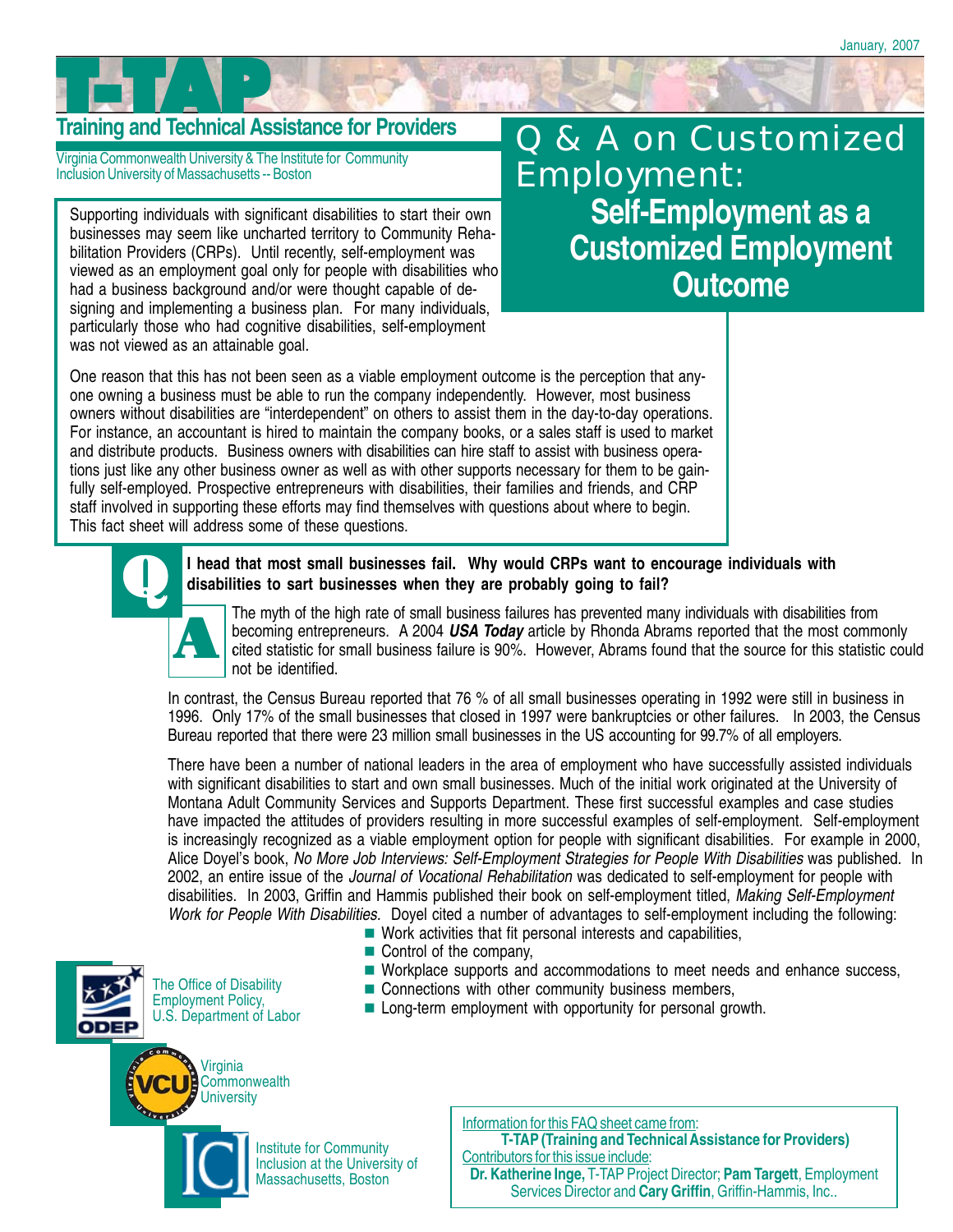

#### Q **The individuals that we have in our program have never held a job in the community, how can we expect them to be self-employed?**

personal assets. Self-employment uses a strength not deficit-based outlook. A person who has all the<br>personal alilla to sum and energies a business may be a rare antreases will be talling with and mathe Self-employment does not require that a person "get ready" to work, if a customized approach is used. In customized self-employment, the focus is on the talents and interests of the individual and identifying necessary skills to own and operate a business may be a rare entrepreneur! In talking with one mother who

is assisting her son in starting a business, she stated that the business was reflective of her son's interests. She went on to say that most business owners don't have all the skills necessary to single-handily operate their companies. Her son is no different and would also need to hire employees to help operate his company.

What is important is to identify each individual's strengths and talents as well as support needs while assembling a team to facilitate self-employment. Self-employment is all about customized supports. The basics are a business plan, a solid marketing plan, management skills, and capital. Where the entrepreneur can lead the way and where support is needed will vary from one person to another and from one situation to another. Some individuals may need more assistance with start up activities; others may need support with operations; still others may need ongoing assistance using a variety of workplace supports. What is crucial is to provide customized supports to assist the person in moving forward with business ownership.

#### Q **Why do individuals with disabilities consider self-employment?**

. Some people with disabilities will consider self-employment as a career option due to a lack of available employment opportunities in the community. However, difficulty finding a job should not be the only reason that a person decides to start a business. Instead, self-employment should be viewed as another approach to customizing employment for someone who happens to have a disability. Cary Griffin in a T-TAP web cast stated that businesses should not be started because there is an existing market. What are these individuals' dreams? What are their gifts and talents? Determining an individual's goals for employment is of foremost importance when deciding if business ownership is the desired employment outcome. A

#### Q **One of the individual's at our agency makes beaded necklaces as a hobby. Many people who see the necklaces admire them and complement her. Would this be a good business venture?**



The individual in this example needs to decide what she wants to do. What are her dreams for employment? What are her gifts and talents? Does she want to have a jewelry business? Can a market be developed for her necklaces? Will this hobby provide the income needed and desired by the individual? Some of these questions may be answered by considering what Cary Griffin say about the three "C's" of a business plan: customers, competitors, and capabilities.

Beaded necklaces are currently very popular, which can be validated by looking at mail order catalogues, in stores that sell women's clothing and accessories, and even by walking down the street and seeing how many women are wearing beaded necklaces as an accessory! A quick search on the Internet auction site, eBay, revealed that there were 4,548 beaded necklaces for sale during the first week in the month of June. So, there are many customers buying beaded jewelry, but who will be this business' customers? Will the individual market directly to the women in her community through arts and craft shows or flea markets? Or, perhaps she would want to consider marketing her designs through an existing business such as the local department store, an art studio, the local beauty shop, or museum gift shop.

The next thing to consider is who is the competition? Is there something unique about the individual's designs or quality of her necklaces that no one else is producing? Or, can she produce and sell jewelry to the competition if they can't keep up with their demand? Previously, it was mentioned that there are many beaded necklaces for sale already online. If this is the targeted market, is the competition going to over shadow the product that is being made by this individual so that there are limited sales? In considering the person's capabilities, how many necklaces can she produce? Is this sufficient to meet the individual's employment goals? Certainly producing beaded necklaces and testing the various markets would help in determining who the customer is, how much they might pay, and if income can be generated to sustain the business. It might be that the business begins small and gradually grows. Supplies for beading can be very expensive so increasing inventory over time may need to be a consideration. Can a supplier be located that will allow the individual to produce necklaces at a profit?

Making necklaces for personal use as a hobby is different than selling them for profit. So, basically, there is no easy or quick answer to whether this individual should start a jewelry business. The first step is to determine if the individual is interested in self-employment as her goal and then complete a business plan to determine the feasibility of the proposed business.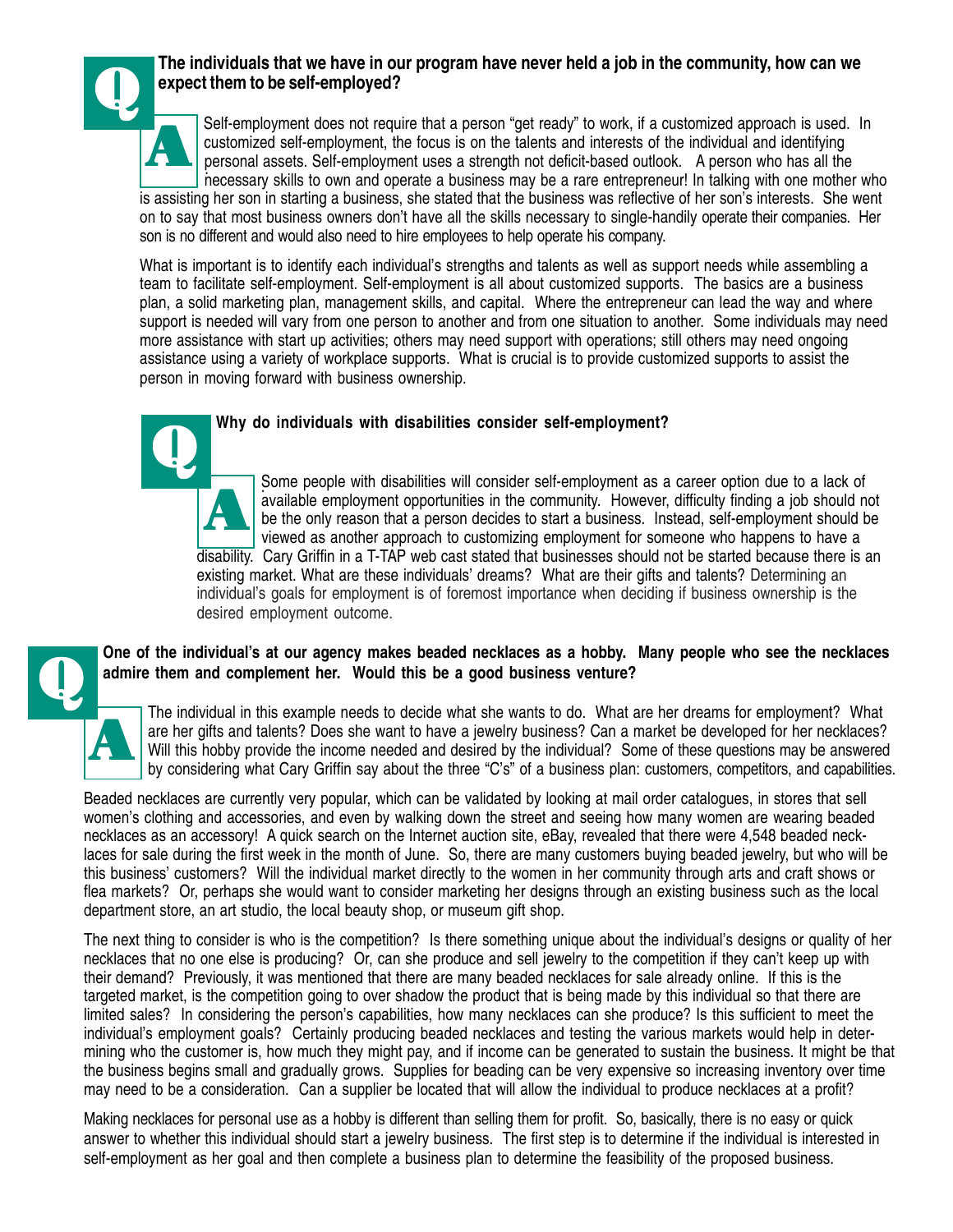

#### Our agency has done some marketing research and determined that our town could support a bakery<br>and coffee shop. Wouldn't opening a business where our consumers could work and get experience<br>with business ownership be a go **and coffee shop. Wouldn't opening a business where our consumers could work and get experience with business ownership be a good idea.**

If the business is owned and operated by the agency, then the individuals working there are employees of the agency. They may gain work experience, but this is not self-employment. An individual with a disability who is interested in owning and operating a bakery and coffee shop should own the business and not the agency.

This scenario may not meet the definition of a customized employment position. If an individual(s) at your agency have an interest to work at a bakery, customizing a job to work at the CRP bakery is possible. First, customization of job duties to match the skills and interests of the employees with disabilities must occur. Offering a peron the opportunity to work at the agency business or staying at the facility-based program is not providing them a customized choice. Things that also need to be considered are wages, benefits, number of hours worked, and integration with non-disabled employees and the public. A customized job should provide at least minimum wage with the goal of full-time employment.

#### Q **What is resource ownership? Is this the same thing as self-employment?**



. Resource ownership is a concept applicable to anyone who is looking for employment. For instance, everyone brings skills and resources to a company when applying for a job. Someone applying for a sales position might need a car to qualify and be hired as a sales person.

Resource ownership is a strategy that specifically identifies a resource the individual with a disability can offer to a company. The individual purchases and owns the equipment/property and is paid wages by the business where they work. If the individual moves to another position, the resource still belongs to them. Resource ownership can empower a person with a disability and provide an advantage when negotiating a customized position and might lead to self-employment and eventually owning their business. Nancy Brooks-Lane gives examples of resource ownership in a T-TAP online seminar. The following is one of her example's.

John wanted to work in a Veterinarian Clinic and is very interested in working with animals including pet grooming. Within a few blocks of his house there was a veterinarian clinic that did grooming. John, with his employment broker, met with the staff and negotiated a position. They talked about what this clinic as a small business needed. [Many small business situations are under capitalized, so it's fertile ground for negotiating positions using resource ownership.]

John used an Individual Training Account from his local One Stop to purchase his resources. Individual Training Accounts were established under the Workforce Investment Act (WIA). Individuals who have been determined eligible to receive WIA funded training can have Individual Training Accounts. John bought a hydraulic table that animals can be put on and raised to a height where he can do grooming and a washing table. John brought these resources to the clinic where he is currently employed and earns wages. His longterm employment goal is to own a dog grooming business.

#### **I also have hear the term "business within a business" used. What does this mean?**

A business within a business is another self-employment strategy. In this situation, the individual with a disability runs his/her business within the physical setting of an established business. This is not a wage position, and the person's income is from selling a product or service within the "host" business. For instance, the woman who makes necklaces could arrange to set up her business within a local gift shop to sell her jewelry. The shop provides the physical space while the entrepreneur selling the jewelry owns her business. The difference between resource ownership and a business within a business is the payment of wages to the individual who has the resource ownership arrangement with an employer. No wages are paid to the individual using the business within a business model. A



Q

#### How could individuals with significant disabilities afford to start a business? Where would they get the capital? I thought that an individual who is receiving social security couldn't have more than \$2,000 and still maint **get the capital? I thought that an individual who is receiving social security couldn't have more than \$2,000 and still maintain benefits.**

. cases, families have contributed the capital needed for an individual to start a small business, and of course there are There are a number of resources a person can access to start a small business. Vocational rehabilitation is a supporter of small businesses and self-employment. The Workforce Investment program can provide funds to assist in business start-up including writing business plans. As in the resource ownership example, individual training accounts from a One Stop may be used for purchasing services or re-sources. In other